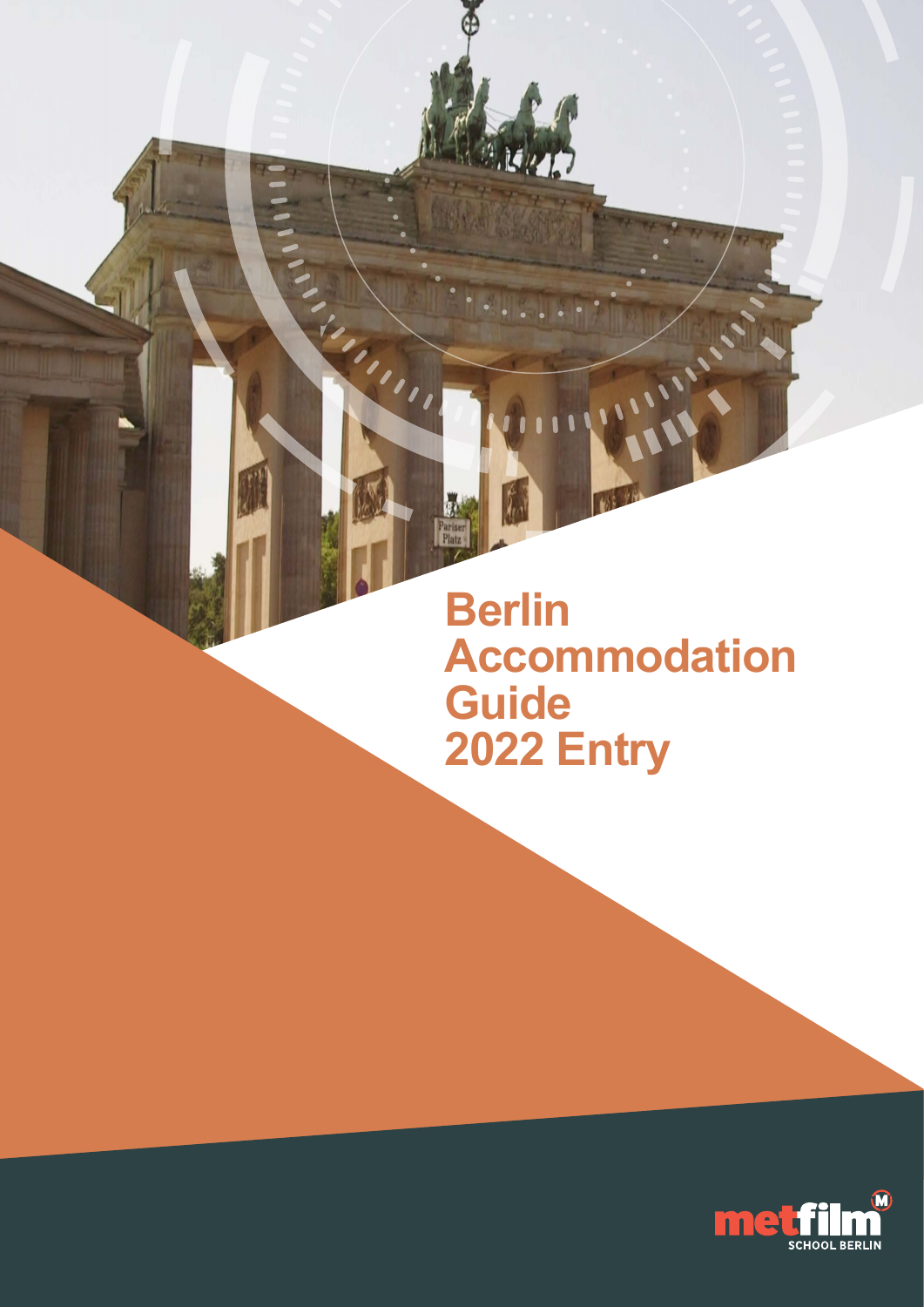# **MetFilm School Berlin Accommodation Guide**

Choosing where to live while studying is a big decision and it's important to take the time to find out what's available and what would best suit your needs. MetFilm School Berlin does not offer its own student accommodation; however, Berlin offers a variety of accommodation options to suit all budgets. Whatever you are looking for, our Accommodation Services team is on hand to help you find a great place to live.

# A Great Place to Live

One of the most inexpensive capital cities in Europe, Berlin is now booming, in more ways than one. It has officially become one of Europe's most visited cities. Home to 3.5 million people from around the world. It offers a high quality of life whilst remaining affordable.

It is no surprise, that the German capital has long been a favourite location for international filmmakers and cinephiles. If you are looking to live and breathe film all day every day and connect with people who share your passion, then it's hard to find a better city to live and study. Berlin is host to more than 50 film festivals per year including punk, African films, fashion cinema and of course The Berlinale which is one of the top international film festivals in Europe.

#### **Below are some of our top Bar, Café and Restaurant recommendations!**

#### Bars

- **Mein Haus Am See**, Torstr. 125, 10119 Berlin (Chill out atmosphere with weekly concerts)
- **Klunkerkranich**, Karl-Marx-Straße 66, 12043 Berlin (Bar on top of a shopping mall, ideal for a late afternoon cocktail while enjoying the sunset over Berlin skyline)
- **Das Gift**, 119 Donaustraße, 12043 Berlin (Bar with Scottish pub food and weekly quizzes)
- **Villa Neukölln**, Hermannstraße 233, 12049 Berlin (Weekly salsa/swing dances in the back ballroom also film screenings and events)

#### Cafés

- **NeMyxa Café Berlin**, Lenau Str. 22, 12047 Berlin
- **Roamers**, Pannierstraße 64, 12043 Berlin
- **Five Elephant**, Reichenberger Str. 101, 10999 Berlin

#### Restaurants

- **Masaniello Italian**, Hasenheide 20, 10967 Berlin
- **Hamy Café Vietnamese**, Hasenheide 10, 10967 Berlin
- **Kotti Dang Vietnamese**, Kottbusser Damm 73, 10967 Berlin
- **Villa Rixdorf German**, Richardplatz 6, 12055 Berlin

Open Air Cinemas

- **• Freiluftkino Hasenheide**
- **• Freiluftkino Kreuzberg**
- **• Freiluftkino Friedrichshain**

#### Cinema

• **York Kinos** – lots of different promotions available to save money!

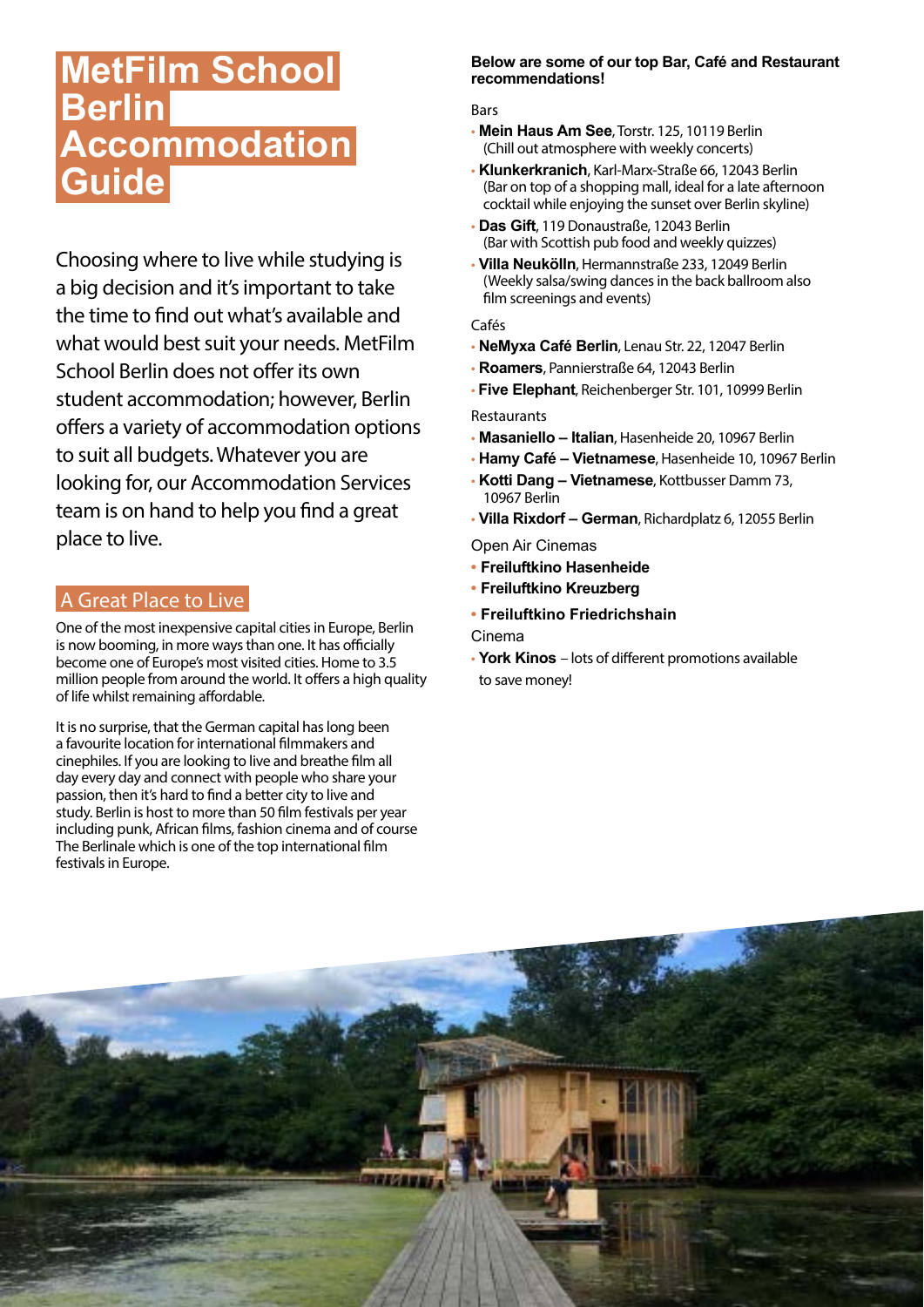# Accommodation

MetFilm School Berlin does not offer student accommodation; however, Berlin offers a variety of accommodation options to suit all budgets.

#### **Popular areas to live with good transport links to MetFilm School Berlin:**

Kreuzberg, Neukölln, Mitte, Prenzlauer Berg, Friedrichshain, Schöneberg, Charlottenburg.

Some accommodation options below:

#### **Settle in Berlin**

Settle in Berlin gives a comprehensive overview of the renting process in Berlin, costs and top tips on how to find the perfect accommodation to suit you.

#### **[settle-in-berlin.com/find-a-flat-in-berlin-apartement](http://settle-in-berlin.com/find-a-flat-in-berlin-apartement)**

#### **Neon Wood**

Neon Wood has two properties in Berlin-Friedrichshain (Neon Wood Berlin Frankfurter Tor) and Berlin-Wedding (Neon Wood Berlin Mitte-Wedding), offering more than 1,000 fully furnished student apartments. Prices start at around €630 up to €935 per month. Amenities include high speed internet, 24/7 gym, community lobby with ping-pong and pool tables, spacious study areas, outdoor courtyards, gaming room, laundry services, and security services/community manager on hand. **[neonwood.com/city/berlin](http://neonwood.com/city/berlin)**

#### **The Fizz**

Fully furnished apartments for students, providing a hassle-free experience. **[the-fizz.com/en/home](http://the-fizz.com/en/home)**

#### **Studentenwohnheim Edith Stein**

Furnished student apartments within walking distance to the school.

**[studentenwohnhaus-edith-stein.de](http://studentenwohnhaus-edith-stein.de )**

#### **Habyt**

Choose between co-living spaces, shared apartments and private studios. Facilities include high speed internet, all costs included, weekly cleaning and fully furnished rooms. **[habyt.com/cities/berlin](http://habyt.com/cities/berlin)** 

#### **Happy Pigeons**

Co-living in Kreuzbergm, Schoneberg, Mitte etc. bringing people together from different cultures, backgrounds, and experiences to build a supportive, respectful and value-oriented living-environment. **[happypigeons.com](http://happypigeons.com )** 

#### **House of Nations**

House of Nations offers modern apartments and single rooms for students in Berlin at reasonable prices and at seven locations. Fully furnished apartments and rooms are aimed entirely at the needs of young people; ideal for students studying in Berlin. **[house-of-nations.de](http://house-of-nations.de)**

#### **Crocodilian**

Stylish furnished apartments for rent. **[crocodilian.de](http://crocodilian.de)**

#### **WG-Gesucht**

Find or rent shared rooms, flats or student apartments in Berlin. Providing over 60,000 listings, there is something for everyone to ensure you can choose a room, flat, or flatmate that is perfect for you! **[wg-gesucht.de](http://wg-gesucht.de)**

#### **Xpat Rentals**

Xpat Rentals provide long stay apartments in Berlin. **[xpatrentals.com/country/germany/berlin](https://www.xpatrentals.com/country/germany/berlin)** 

#### **Sublet.com Berlin**

Sublet.com allows you to search by price, location and utilities whilst also allowing you to get in touch with your future landlord. **[berlin.sublet.com](https://www.sublet.com/berlin)** 

#### **Immobilienscout24**

Germany's number 1 in real estate. **[Immobilienscout24.de](http://Immobilienscout24.de)**

#### **Immowelt**

Finding apartments to rent in Berlin **[immowelt.de/liste/berlin/wohnungen/mieten?sort=rel](http://immowelt.de/liste/berlin/wohnungen/mieten?sort=rel)** 

#### **HousingAnywhere**

Discover hundreds of accommodation options in Berlin, mark your favourites and sign up for search tips so you don't miss out on your dream accommodation, communicate directly with landlords, book and pay directly and securely online. **[housinganywhere.com/de](https://housinganywhere.com/de/)** 

#### **Airbnb**

Airbnb lets people rent out their properties or spare rooms to guests. There's a vast criteria to search for on a property for example; a shared room or an entire house. **[de.airbnb.com](http://de.airbnb.com)**

#### **Ex-Berliner Flat Rentals**

Berlin's English-speaking accommodation service will assist you in finding suitable accommodation within your price limits and preferred district. Offers furnished and unfurnished flats. **[exberlinerflatrentals.com](http://exberlinerflatrentals.com/)**

**TOP TIP!** Subscribe to the Woloho newsletter for the latest information on jobs, apartments and help. **[woloho.com/#subscriben](https://www.woloho.com/#subscriben)**

#### Finding Accommodation via Facebook Groups

Search '*Wohnung Berlin*' and '*flat Berlin*'

- WG-Zimmer & Wohnungen Berlin **[facebook.com/groups/wg.wohnung.berlin](http://facebook.com/groups/wg.wohnung.berlin)**
- Berlin WG-Zimmer Wohnung Room Flat Apartment for Rent [facebook.com/groups/easy.wg](http://facebook.com/groups/easy.wg)
- Berlin Startup Flats, Flatshares, Offices, Wohnungen, WG **[facebook.com/groups/666822796665326/?ref=br\\_rs](http://facebook.com/groups/666822796665326/?ref=br_rs)**

#### German Housing Terms & Abbreviations

- $\cdot$  3 Zi.-Whg = three-room apartment
- 3 ZKDB = three rooms plus kitchen, hallway, bath
- $\cdot$  Abstand = you have to buy some of the fixtures and furnishings
- $\cdot$  DG (Dachgeschoss) = loft apartment
- EBK (Einbauküche) = built-in kitchen
- EG (Erdgeschoss) = ground floor
- •HH (Hinterhaus) = back of the house (might have little light)
- $\bullet$  K (Kaution) = deposit
- $\cdot$  kalt = heating extra
- $\cdot$  NR (Nichtraucher) = non-smokers
- $\cdot$  KM (Kaltmiete) = (cold rent)
- $\cdot$  KN = kitchenette
- $\bullet$  MVZ (Monatliche Vorauszahlung) = rent in advance
- Nachmieter = tenant who takes over an old lease
- $\cdot$  NMM (Nettomonatsmiete) = net monthly rent (plus) costs for heating, electricity, gas, water, waste disposal)  $\cdot$  OH = Oven heating
- 
- $\cdot$  Prov. (Provision) = commission
- qm (Quadratmeter)= square metre (size of the apartment)